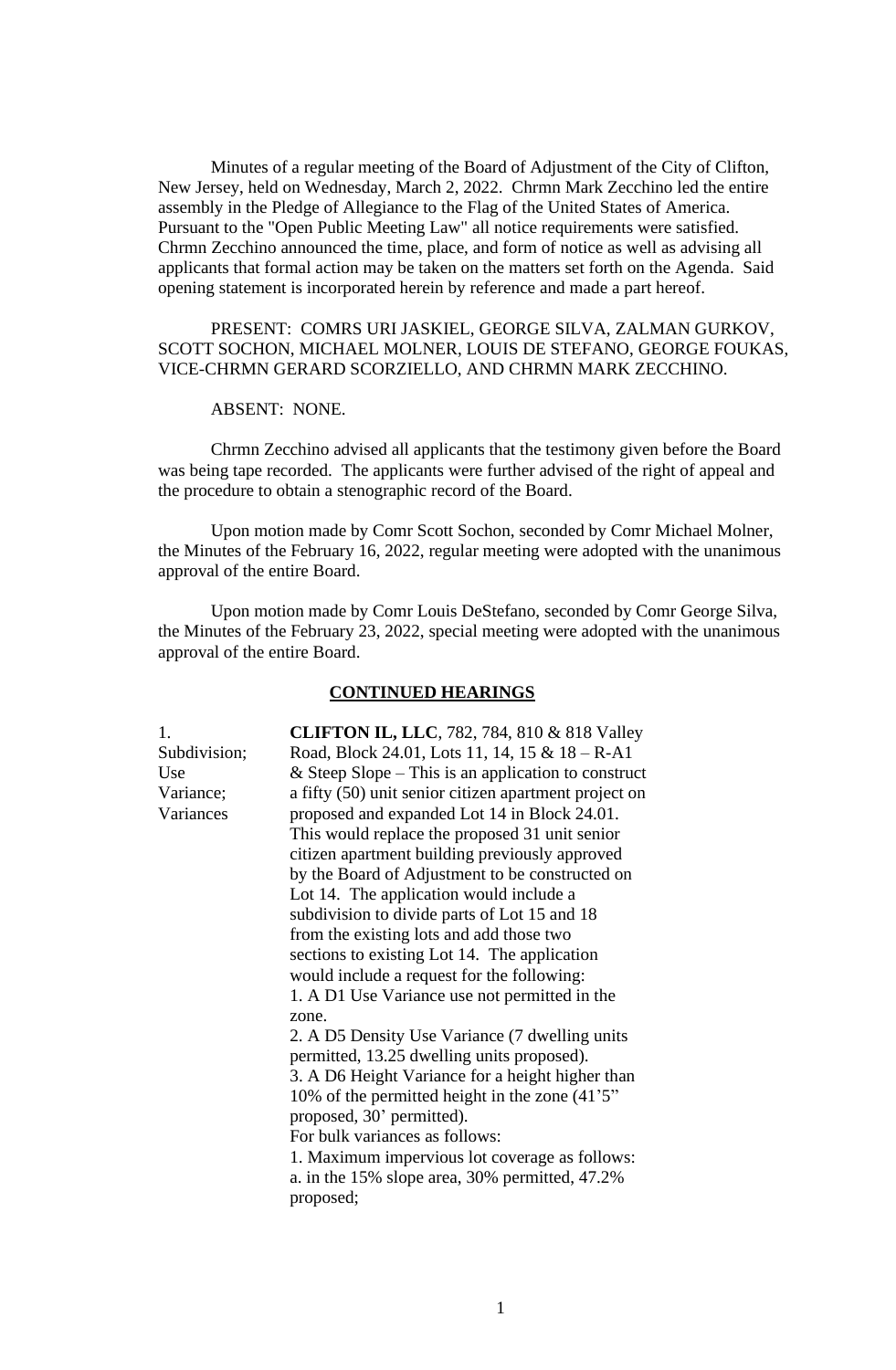b. in the 15.1% to 25% slope area, 25% permitted, 48.8% proposed; c. in the 25.1% to 30% slope area, 25% permitted, 25.3% proposed; d. in the over 30% slope area 0% permitted, 2.4% proposed. 2. Maximum impervious coverage, 0% permitted, 12.6% proposed. 3. Excavation in slopes in excess of 30%. 4. Uppermost point of a cut slope higher than the top of the nearest downhill structure or building; and A waiver is required for the number of parking spaces as provided per RSIS (68 spaces proposed, 79 spaces required), but the application far exceeds the number of spaces required by the Zoning Ordinance (17 spaces required, 68 spaces provided).

Frank A. Carlet, Esq., with offices at 1135 Clifton Avenue, Clifton, New Jersey, appeared on behalf of the applicant. Present and sworn on behalf of the applicant were the following: Michael F. Dwyer, LLA, RLA, of Bohler Engineering, Assistant Project Manager, 30 Independence Boulevard, Warren, New Jersey, and Roger Bernier of 316 South Avenue, Fanwood, New Jersey, the President and CEO of Chelsea Senior Living. Also present in objecting to the application were the following: Michael Sica, 2 Pebble Road, Woodland Park, New Jersey; Alessia Eramo, 35 Merrill Road, Clifton, New Jersey; and Ann Schenkenberg, 268 Washington Avenue, Clifton, New Jersey.

This is a continued hearing from the February 23, 2022, special meeting of the Board.

Mr. Dwyer testified that it is not feasible to move the independent living facility closer to the assisted living facility next door as suggested since the utilities are located in between; that as to Exhibit "A-3" he reiterated all the details which have been updated.

Offered into evidence as "A-5" is a colorization Landscape Plan prepared by Bohler Engineering dated February 28, 2022.

Mr. Dwyer continued to testify that the applicant revised the landscape plan; that the applicant will remove 107 trees instead of 125 trees on the westerly portion between the Church and proposed building; that the applicant will plant 53 trees instead of 9 trees; that there are significantly more plantings from the prior approved plan for the site; that the area behind on the mountain cliff will be dedicated to the City of Clifton as a conservation easement.

Mr. Bernier testified that he is President and CEO of Chelsea Senior Living, and he testified as to the day-to-day operations; that this applicant operates approximately 22 senior living areas in New York and New Jersey; that 20 percent of the residents drive; that the average age of residents is 86; that this type of facility is for when individuals age out of active adult communities, they can still be active; that they offer seven-days-aweek exercise, activities, breakfasts, and cocktail hours; that there are six or seven staff members in the independent living facility; that there is a concierge who oversees transportation, bus, and deliveries for the residents; that the units all have laundry facilities and a kitchen; that house keeping is available; that currently, there are 500 leads for individuals looking to become residents, that the demand is very high and is needed in this community.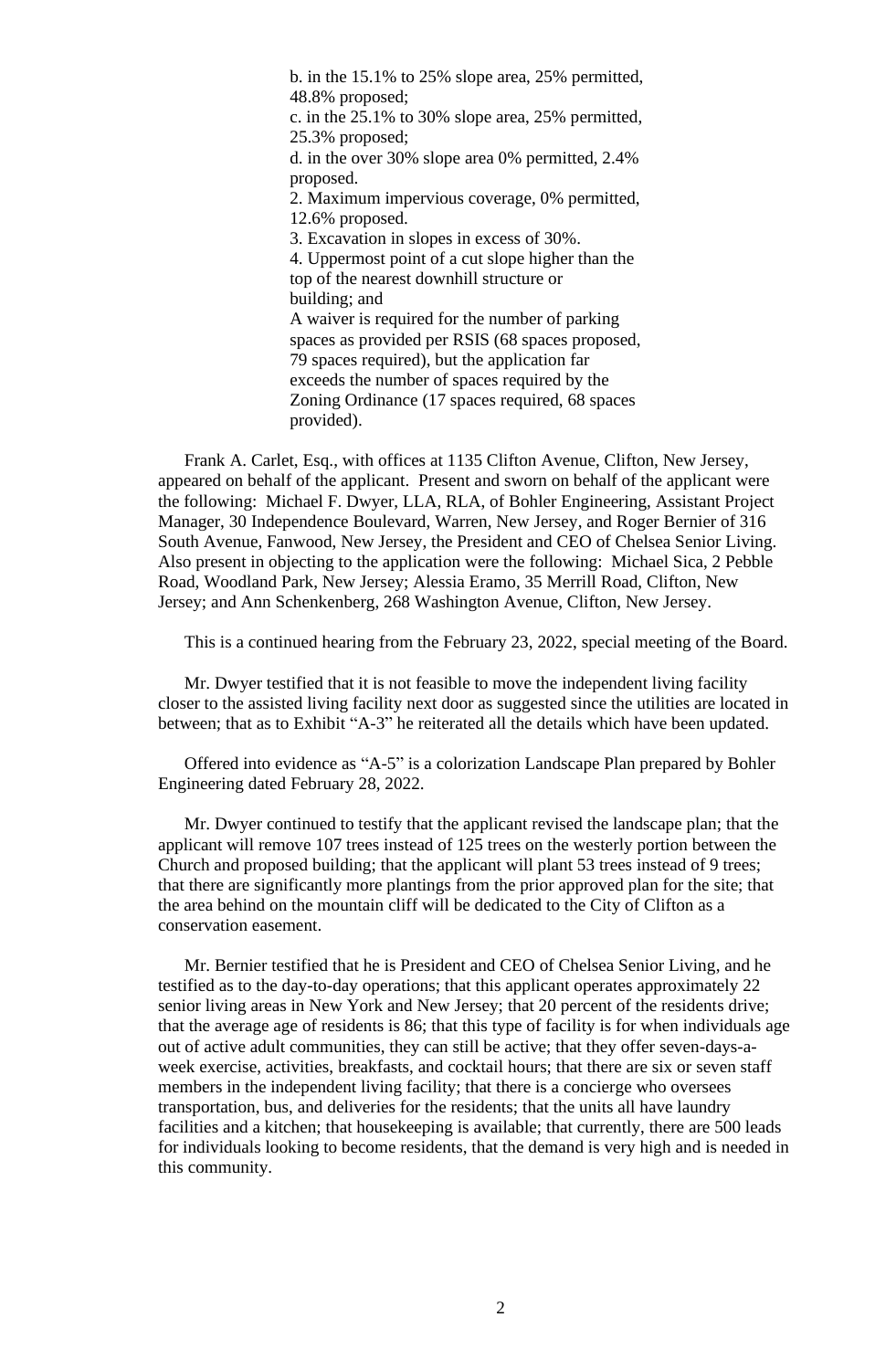In response to questions from objectors Alessia Eramo, Michael Sica, and Ann Schenkenberg, Mr. Bernier testified that parking at the existing facility next door is not enough, that overflow parks across the street in the Church lot; that the cost of a onebedroom unit is approximately \$2,800.00 to \$3,000.00 per month and for a two-bedroom unit is \$3,700.00 a month; that the independent living facility will complement the assisted living facility; that they have no intention of building a nursing facility at this site; that the change from 31 units to 50 units will have a negligible impact on traffic as testified to by the traffic expert.

In closing, objector Sica stated he has concerns for public safety, traffic patterns, and safe passage; that there needs to be a traffic management plan on Valley Road.

In summation, objector Eramo stated that this is an overdevelopment; that she is concerned with environmental impacts, trees, traffic, and parking.

In summation, objector Schenkenberg stated that she has concerns of overdevelopment, flooding, natural resources, the environment, and traffic.

In summation, Mr. Carlet stated that the application satisfies the need in the City of Clifton for senior citizen housing; that the purposes of zoning are advanced; that the plan is good for all citizens, not just environmentalists; that the applicant is giving a conservation easement to the City so that the steep slope area will not be developed; that the applicant accepts all of the conditions in the report of Neglia Engineering dated July 16, 2021, revised October 15, 2021 and Graviano & Gillis dated January 25, 2022.

After a review of the testimony, Comr Louis DeStefano moved to grant the application and instructed the Counsel Secretary to prepare the proper Resolution with the following stipulations:

1. Subject to compliance with all recommendations contained in the report of Neglia Engineering Associates dated July 16, 2021, revised October 15, 2021;

2. Subject to compliance with all recommendations contained in the report of Graviano & Gillis dated January 25, 2022;

3. Subject to the applicant granting a conservation easement to the City of Clifton so that nothing can be built above it up the mountain slope;

4. Subject to Passaic County Planning Board approval; and

5. Subject to 30 dedicated parking spaces for St. George's Greek Orthodox Church and maintenance of same by the applicant.

The motion was seconded by Comrs Michael Molner. Voting in the affirmative were Comrs Uri Jaskiel who stated that the testimony of the operator of the premises was very professional and knowledgeable and applicant's commitment to furthering the interests of the people he serves and the community are honorable; that there is a public need; that the applicant is considerate of other interests by making the plans more accommodating to environmental issues and neighbors; George Silva who stated that the Church will have more room; that the use as a senior citizen building is ideal; that the traffic is not as bad as complained of; Comr Scott Sochon who stated that this development meets Clifton's needs for senior citizen housing; that this new proposal in moving the building does not have as great of an impact on the steep slope as the prior approval; Michael Molner who stated that he agrees with Comr Sochon; that the easement to the City of Clifton is good; that there is one driveway instead of three; that the parking issue is addressed so there will be no overflow across Valley Road; Comr Louis DeStefano who stated that the applicant has helped preserve the steep slope and trees; that the applicant was removing 125 trees and is now removing 107 trees; that the traffic on Valley Road is affected by the construction on Route 3 with the NJDOT; that the Passaic County Planning Board will address Valley Road regarding turning ingress and egress; that drainage and sewer were addressed by the applicant's engineer and the Board's engineer; that the application helps people who live alone with social services and transportation;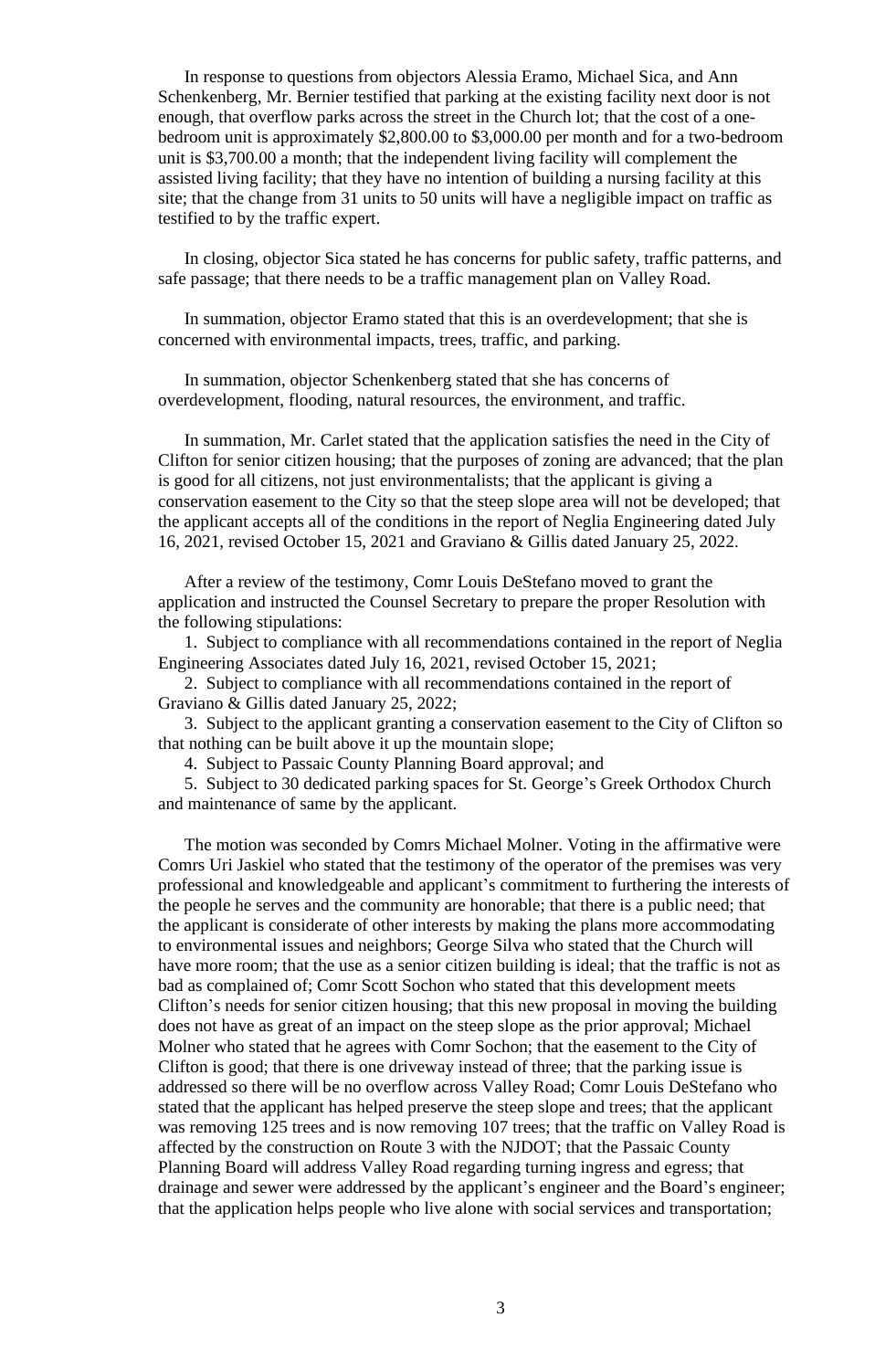Vice-Chrmn Gerard Scorziello who stated that the use is an inherently beneficial use; that senior housing is in the Master Plan; that this is a significantly better plan; that the traffic flow will be addressed by the Passaic County Planning Board; and Chrmn Mark Zecchino who stated that this plan is a much better plan than the previous; that the use is inherently beneficial; that senior housing for age 62 and over is in the Master Plan; that the applicant has reduced the amount of trees to be removed and increased the plantings; that the easement will ensure no building in the back on the steep slope; that the applicant will comply with recommendations of Neglia Engineering regarding sewer and water; that the traffic may be an issue, but Route 3 and 46 should get better once construction is complete. By a seven to zero vote, the motion carried, and the application was granted in the form as more fully appears at the end of these Minutes.

> The Minutes as stated is the complete testimony presented to the Board and upon which this decision is based.

## 2. **BOTANY VILLAGE PROPERTY LLC**,

Prelim. & 254 Dayton Avenue, Block 4.18, Lot 21 Final Major --PD1 – For preliminary and final major Site Plan site plan approval, use variance, bulk variance and design waiver/exception relief. The property is located in a PD-1 Zoning District. The Applicant seeks approval to demolish the existing building on the Property and construct a new mixed-use building consisting of six (6) residential dwelling units within three (3) stories above ground floor commercial (restaurant/tavern) space and related site improvements. The Applicant seeks use variance relief pursuant to N.J.S.A. 40:55D-70(d)(1) for a non-permitted use, as residential use is not permitted in the PD-1 Zoning District and a height variance pursuant to N.J.S.A. 40:55D-70(d)(6) for building height greater than permitted (30 ft. permitted; 40 ft. proposed). To the extent necessary, Applicant seeks a parking variance for providing less than required number of parking spaces and seeks a conditional use approval or conditional use variance for not providing parking on the same lot as the principal use/principal structure. The Applicant further seeks bulk variance relief pursuant to N.J.S.A. 40:55D-70(c) with respect to (1) front yard setback less than required (15 ft. required; 0.37 ft. proposed); and (2) number of building stories greater than permitted (2 stories permitted; 4 stories proposed).

> The Applicant also seeks any additional deviations, exceptions, design waivers, submission waivers, variances, use variances, conditional use variances, interpretations, continuations of any pre-existing non-conforming conditions, modifications of prior imposed conditions, and other approval reflected on the filed plans (as same may be further amended or revised from time to time without further notice) and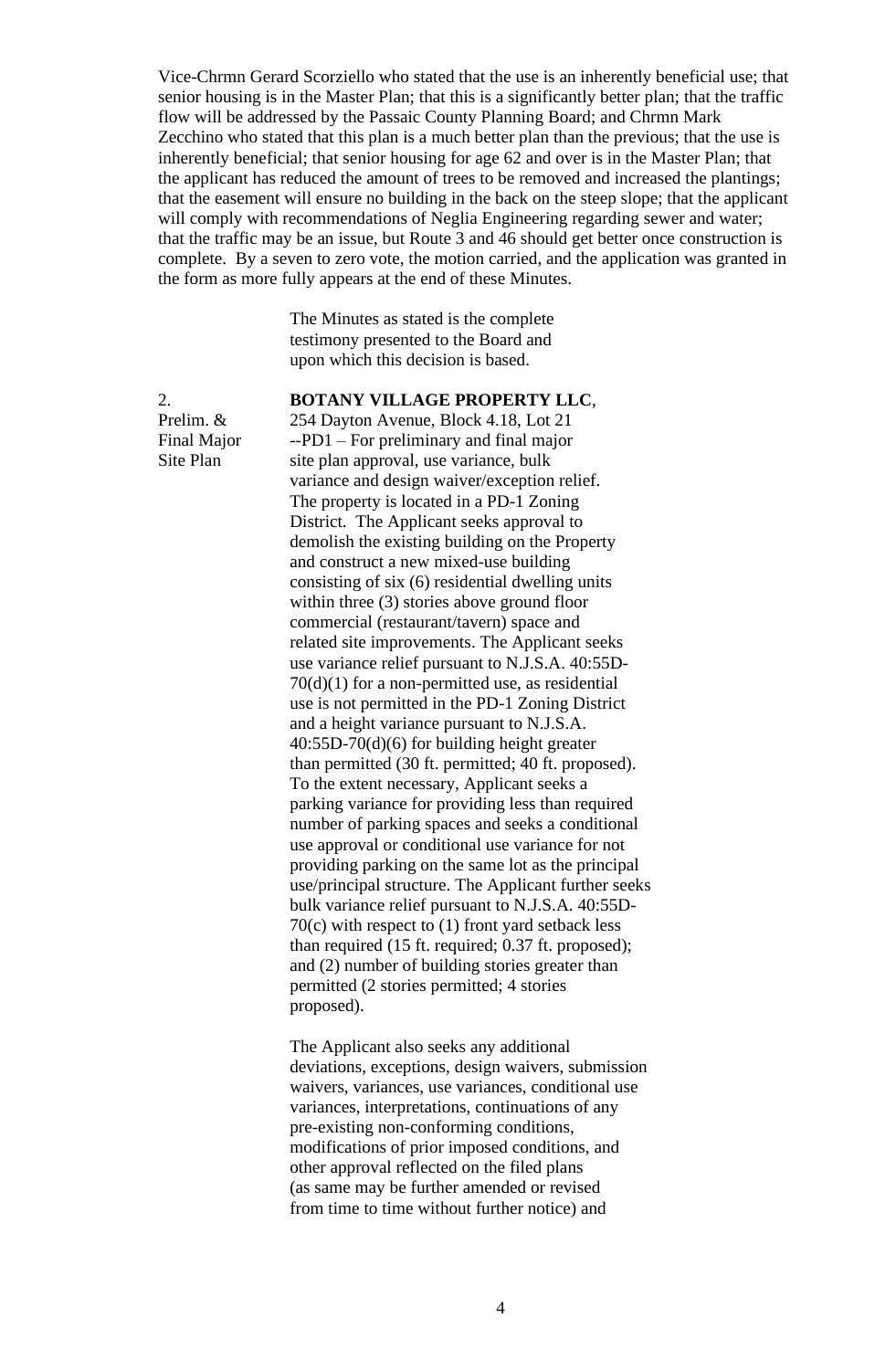as may be determined to be necessary during the review and processing of the Application.

This matter was continued by the Board at the request of the attorney for the applicant to the meeting of April 6, 2022.

| 3.         | <b>EMPIRE REALTY MANAGEMENT CORP.,</b>              |
|------------|-----------------------------------------------------|
| Use        | 94-96 Market Street, Block 68.03, Lot 43 – BC –     |
| Variances; | An approval to demolish the ALLWOOD                 |
| Variances  | THEATER and replace it with three additional        |
|            | new retail stores abutting the existing retail      |
|            | stores on Market Street and, in the rear, construct |
|            | a three-story apartment building containing 26      |
|            | senior citizens housing units restricted to tenants |
|            | aged 55 and older. Two use variances are required,  |
|            | one to permit more than two principal uses on       |
|            | the same lot and second to permit housing in a B-C  |
|            | zone where no housing is permitted. Utilizing the   |
|            | bulk variances set forth in the Zoning Ordinance    |
|            | for the areas in which the two uses for which use   |
|            | variances are sought are permitted, as required by  |
|            | law, the following bulk variances are required:     |
|            | front yard 5' required 0' provided; minimum         |
|            | rear yard 10' required, 0' proposed; site yards,    |
|            | where the property abuts residential use, for the   |
|            | sideyards half of the height of the building is     |
|            | required. On the right side, 0' is proposed and     |
|            | on the left side 4.6' is proposed, which is an      |
|            | increase of 2.6' from the existing left side yard.  |
|            | It should be noted that the Zoning Ordinance        |
|            | provides that the front of a lot is the narrowest   |
|            | part of the lot facing a street. Therefore, the     |
|            | front of the subject lot is on Lyall Road.          |

This matter was continued by the Board at the request of the attorney for the applicant to the meeting of April 6, 2022.

### **NEW HEARINGS**

1. **YEVGENIY KANTOR**, 18 Ellsworth Street, Variances Block 43.23, Lot 8.02 – RB1 – Applicant proposes to build a 10' wide balcony on the left side of his home. Left side yard setback would be proposed at 2' where a minimum of 6' is required and combined side yard proposed at 9' where 16' is required.

The applicant and his wife, Anna Fefer, residing at 18 Ellsworth Street, Clifton, New Jersey, were present and affirmed. There were two objectors, Chris Gorman and Ebony Mines, residing at 147 Katherine Avenue, Clifton, New Jersey, who were present and sworn.

The applicants testified that they requests variance approval to construct a 10-footwide second floor balcony on the left side of the home; that the left side yard setback is proposed at 2 feet where a minimum of 6 feet is required; that the combined side yard is proposed at 9 feet where 16 feet is required; that they chose the second floor side yard deck over a back yard deck for convenience and privacy purposes; that the purpose of the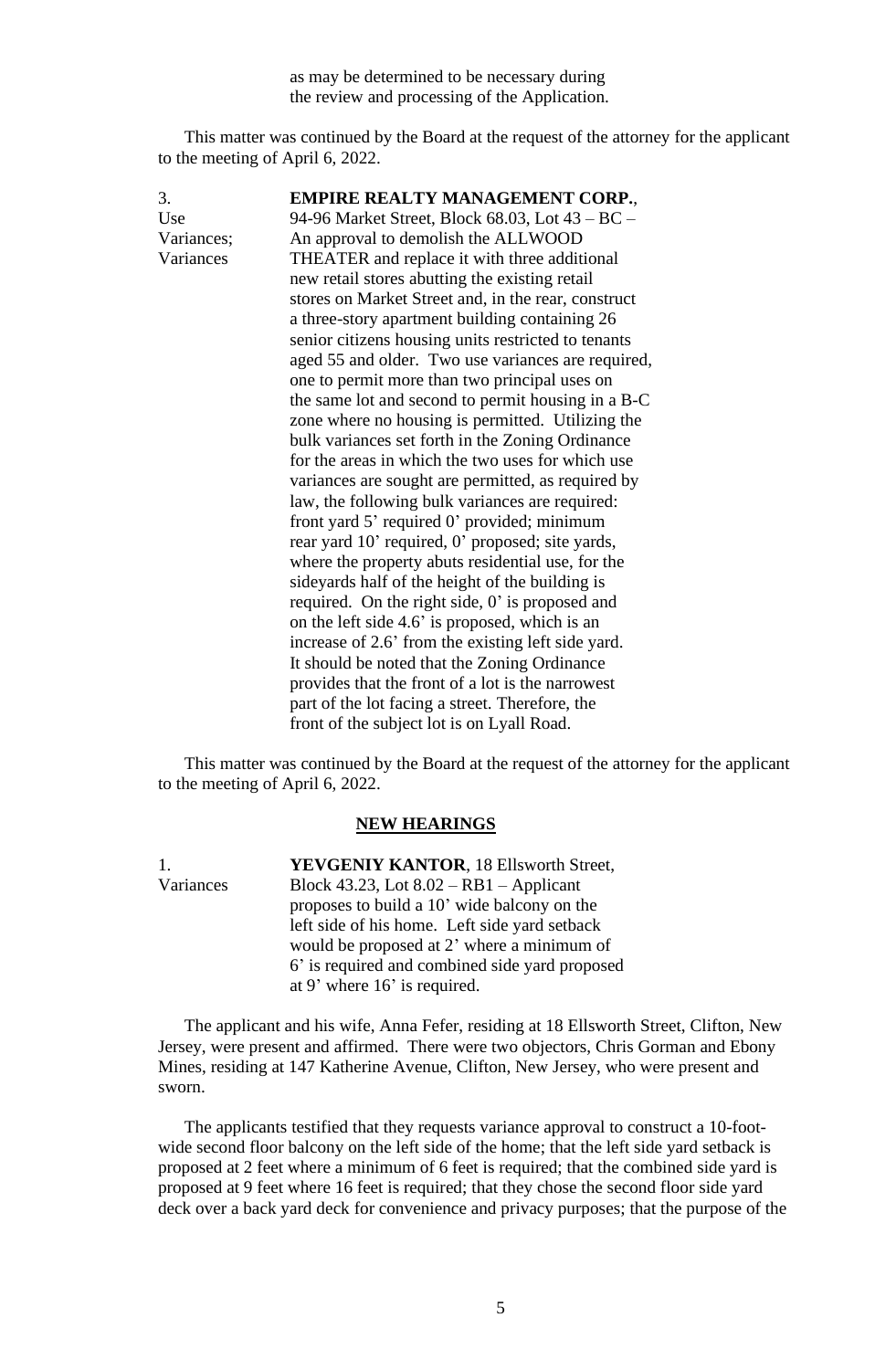deck is also for more usable space for the family and for her children to play in the fresh air; that her children do not play in the yard.

Offered into evidence as "A-2" are photographs of the front and side of the premises.

The objectors testified that they own the 50- by 75-foot undersize abutting lot; that they use the lot for recreation and may build at some point; that 2 feet is very close to their property line as opposed to the allowable 6 feet; that they use the abutting lot for their children to play and value their privacy and safety also; that they object to the second floor deck since it will be right over them and infringe on their privacy and safety; that they do not object to the balcony if it is at the 6 feet that is required by law.

Offered into evidence as "O-1" is a photograph of the abutting lot in relation to where the deck will be.

After a review of the testimony, Vice-Chrmn Gerard Scorziello moved to deny the application and instructed the Counsel Secretary to prepare the proper Resolution. The motion was seconded by Comrs Michael Molner. Voting for denial were Comrs Scott Sochon, Michael Molner, Louis DeStefano who stated there is no hardship, Vice-Chrmn Gerard Scorziello who stated that a grant of the variance will be at the expense of the abutting neighbor, and Chrmn Zecchino who stated that the second floor deck is very intrusive and looking over the neighbors. Voting against denial were Comrs Zalman Gurkov who stated there is a street in the middle and George Foukas who agrees with Comr Gurkov. By a five to two vote, the motion carried, and the application was denied in the form as more fully appears at the end of these Minutes.

> The Minutes as stated is the complete testimony presented to the Board and upon which this decision is based.

2. **BARBARA QUINTANA & IVAN ENRIQUEZ**, Variance 19-21 Lambert Avenue, Block 22.06, Lot 30 -- RB2 – Applicant proposes to extend front porch and relocate the front door, the following variances are needed: Front yard setback proposed at 8.2' where 25' is required.

The applicants, residing at 19-21 Lambert Avenue, Clifton, New Jersey, were present and sworn. There were no objectors.

Barbara Quintana testified that she requests variance approval to extend the front porch and relocate the front door at the subject premises; that the front yard setback requirement is 25 feet, and the applicant is proposing 8.2 feet; that both homes on either side of the premises have similar setbacks and that approximately 90 percent of the homes on the block have similar-type setbacks.

After a review of the testimony, Comr George Foukas moved to grant the application and instructed the Counsel Secretary to prepare the proper Resolution for approval of the application. The motion was seconded by Comrs Scott Sochon. Voting in the affirmative were Comrs Zalman Gurkov, Scott Sochon, Michael Molner, Louis DeStefano, George Foukas, Vice-Chrmn Gerard Scorziello, and Chrmn Mark Zecchino. By a seven to zero vote, the motion carried, and the application was granted in the form as more fully appears at the end of these Minutes.

> The Minutes as stated is the complete testimony presented to the Board and upon which this decision is based.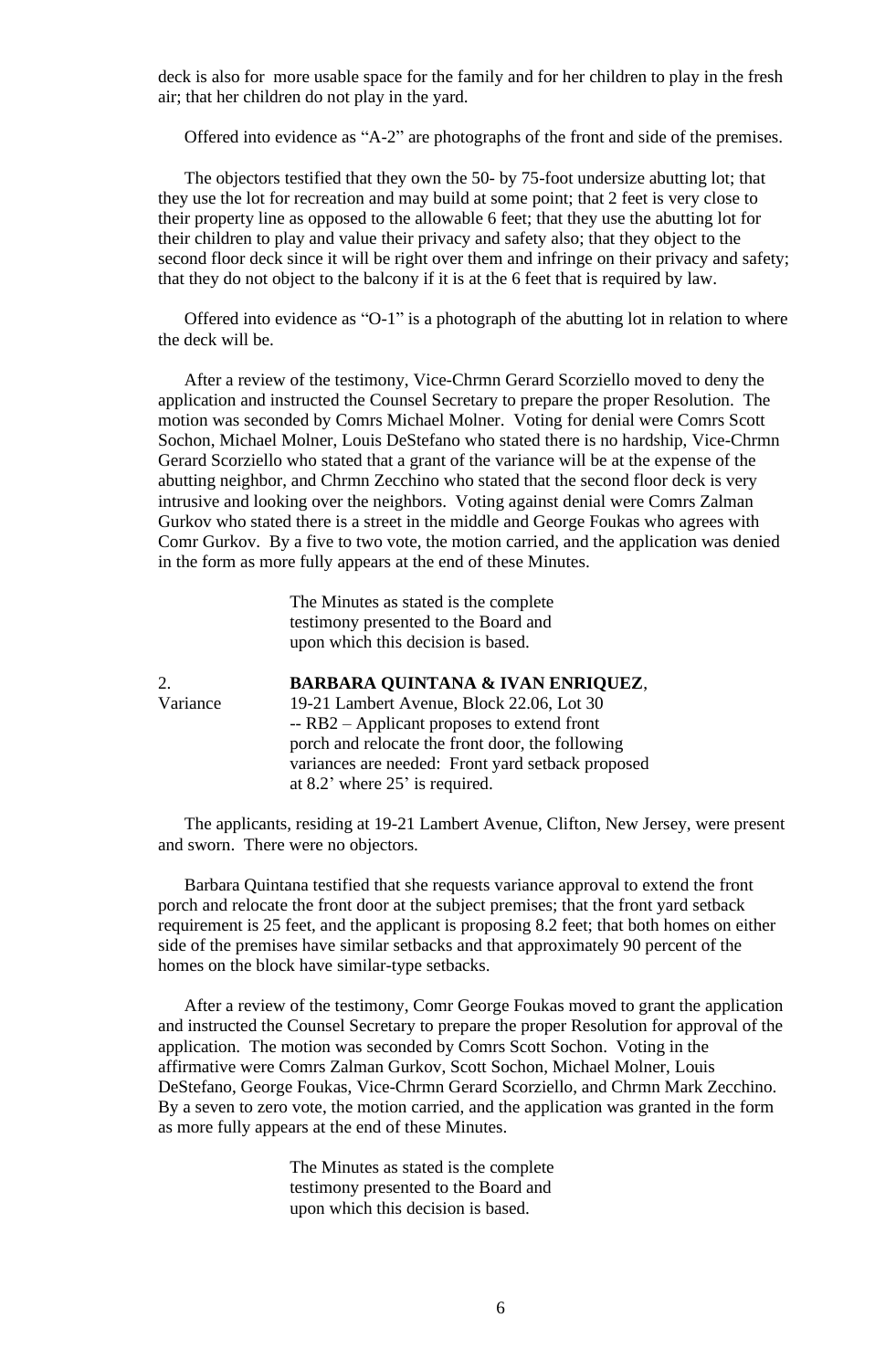| 3.        | <b>JIM BEIRNE, 35 Englewood Road, Block 68.11,</b>  |
|-----------|-----------------------------------------------------|
| Variances | Block $68.11$ , Lot $18 - RA3 -$ Applicant proposes |
|           | changes to a previous approved application.         |
|           | Second story deck will be removed and the           |
|           | second-floor bedroom addition will now be           |
|           | expanded. The following variances are requested:    |
|           | 1) Right side yard is 5.8' and left side yard is    |
|           | 5.7' where one side yard is permitted to be 6'.     |
|           | 2) Combined side yards are 11.3' where a            |
|           | minimum of 16' is required.                         |
|           | 3) Rear yard setback proposed at 30'6" where        |
|           | 35' is required.                                    |

This matter was dismissed without prejudice due to a defective notice upon motion made by Comr Scott Sochon, seconded by Vice-Chrmn Gerard Scorziello, and affirmed by Comrs Zalman Gurkov, Scott Sochon, Michael Molner, Louis DeStefano, George Foukas, Vice-Chrmn Gerard Scorziello, and Chrmn Mark Zecchino. By a seven to zero vote, the motion carried, and the application was granted in the form as more fully appears at the end of these Minutes.

|          | The Minutes as stated is the complete<br>testimony presented to the Board and<br>upon which this decision is based. |
|----------|---------------------------------------------------------------------------------------------------------------------|
| 4.       | ERIKA RYBACK, 37 Jani Court, Block 39.05,                                                                           |
| Use      | Lot $39 - RA2 - Applicant proposes to put an$                                                                       |
| Variance | oven in the basement of her home where a                                                                            |
|          | dwelling unit shall only be permitted to have                                                                       |
|          | one kitchen.                                                                                                        |

The applicant, residing at 37 Jani Court, Clifton, New Jersey, was present and sworn. There were no objectors.

The applicant testified that she requests variance approval to put an oven in the basement of her home at the subject premises; that the municipal ordinance provides that only one kitchen is permitted in a dwelling unit; that she has a kitchen in the basement which was previously permitted and is now seeking to install an oven.

After a review of the testimony, Vice-Chrmn Gerard Scorziello moved to deny the application, citing the fact that the applicant has shown no hardship to justify the grant of the variance requested. The motion was seconded by Comr George Foukas. Voting in the affirmative were Comrs Zalman Gurkov, Scott Sochon, Michael Molner, Louis DeStefano, George Foukas, Vice-Chrmn Gerard Scorziello, and Chrmn Mark Zecchino. By a seven to zero vote, the motion carried, and the application was denied in the form as more fully appears at the end of these Minutes.

> The Minutes as stated is the complete testimony presented to the Board and upon which this decision is based.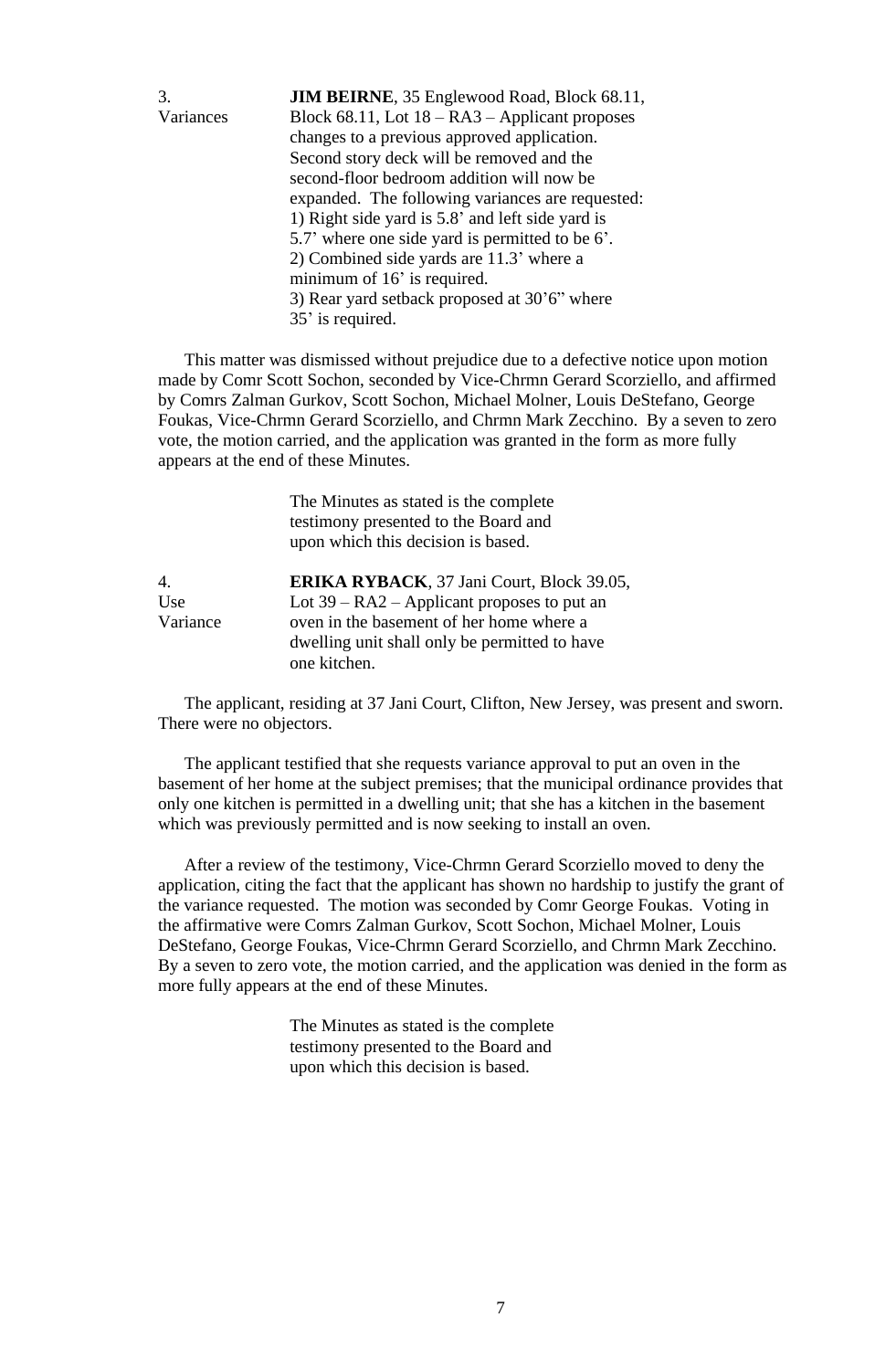5. **MESIVTA OF CLIFTON, INC.**, 369 Delawanna Variance Ave., Block 72.01, Lot  $8 - -$  Applicant is requesting relief, if necessary, from any variances, approvals, waivers and/or exemptions from any applicable provision of the Municipal Code of the City of Clifton necessary for approval of the application, for an addition to a 1-family residence where a rear setback required is 35' and the rear setback is  $24$ <sup>'</sup>.

This application was dismissed without prejudice due to a defective notice upon motion made by Comrs Michael Molner, seconded by Comr Scott Sochon with the unanimous approval of the entire Board. The matter was dismissed without prejudice in the form as more fully appears at the end of these Minutes.

> The Minutes as stated is the complete testimony presented to the Board and upon which this decision is based.

### **COMMUNICATIONS**

Chrmn Zecchino called the Board's attention to a communication from Frank A. Carlet, Esq., regarding QUICKS REALTY, LLC, 802 Van Houten Avenue, Block 36.10, Lot 16, and a request to extend the approval granted by the Board for one year to March 17, 2023.

Thereupon, Comr Scott Sochon moved to permit the extension. The motion was seconded by Comr Zalman Gurkov. Voting in the affirmative were Comrs Zalman Gurkov, Scott Sochon, Michael Molner, Louis DeStefano, George Foukas, Vice-Chrmn Gerard Scorziello, and Chrmn Mark Zecchino. By a seven to zero vote, the motion carried, and the application was granted in the form as more fully appears at the end of these Minutes.

### **RESOLUTIONS**

Chrmn Zecchino stated that the Board would act upon the next order of business would be the adoption of the Resolutions set forth on the Agenda:

1. Upon motion made by Comr Scott Sochon, seconded by Comr Michael Molner, and affirmed by Comrs Zalman Gurkov, Scott Sochon, Michael Molner, Louis DeStefano, George Foukas, Vice-Chrmn Gerard Scorziello, and Chrmn Mark Zecchino, the Resolution DISMISSING WITHOUT PREJUDICE the application of J & I CHIMICHANGA, LLC a/k/a EL MEXICANO CLIFTON for expansion of existing restaurant for covered outdoor dining at 1293 Main Avenue, Block 11.07, Lot 16, was adopted. BC

2. Upon motion made by Comr Michael Molner, seconded by Comr Scott Sochon, and affirmed by Comrs George Silva, Zalman Gurkov, Scott Sochon, Michael Molner, Louis DeStefano, Vice-Chrmn Gerard Scorziello, and Chrmn Mark Zecchino, the Resolution DISMISSING WITHOUT PREJUDICE the application of PASSAIC CLIFTON COMMUNITY KOLLEL for front addition at 409-411 Main Avenue, Block 59.03, Lot 17, was adopted. B-B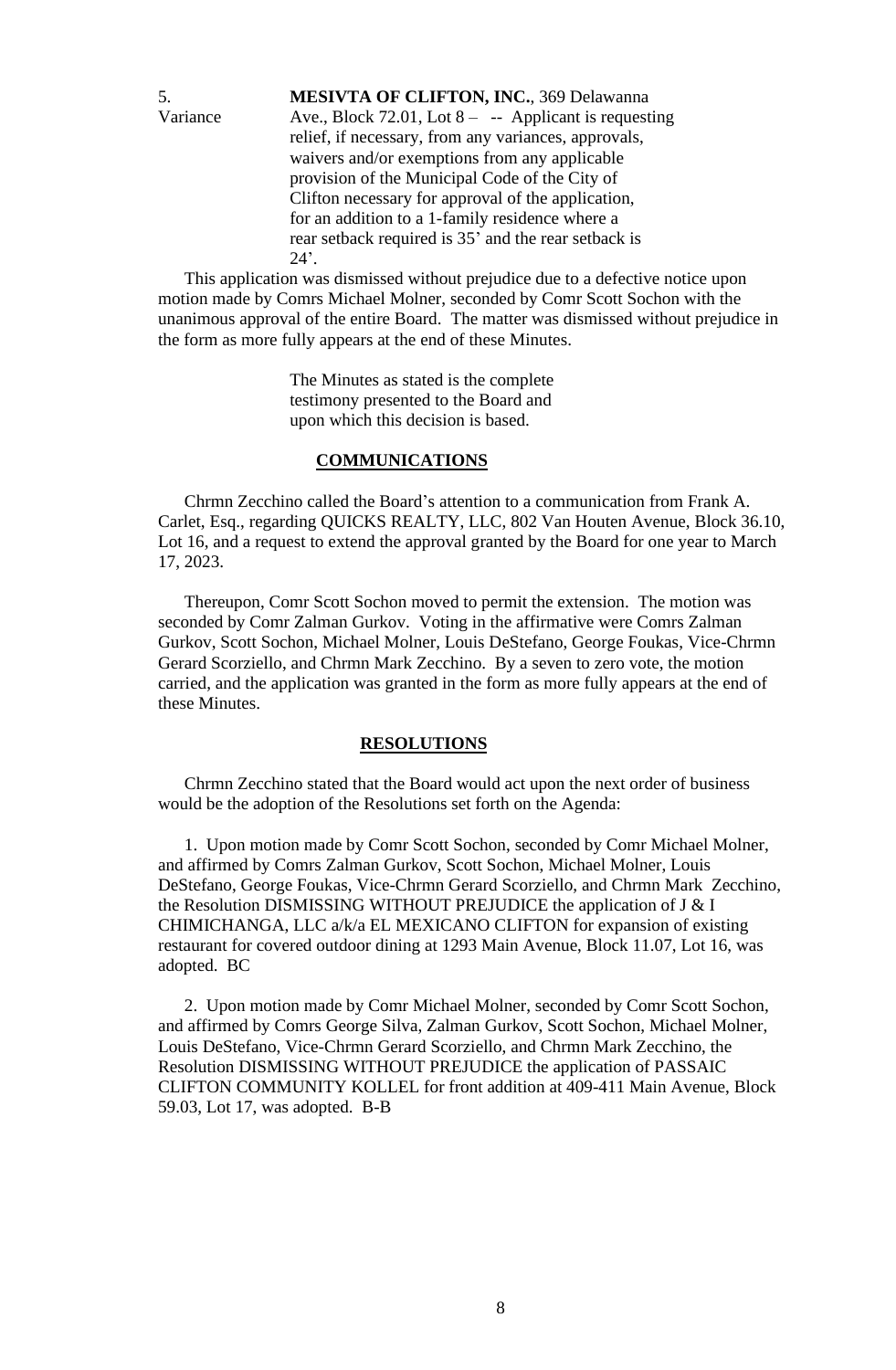3. Upon motion made by Comr Scott Sochon, seconded by Comr Michael Molner, and affirmed by Comrs Zalman Gurkov, Scott Sochon, Michael Molner, Louis DeStefano, George Foukas, Vice-Chrmn Gerard Scorziello, and Chrmn Mark Zecchino, the Resolution DISMISSING WITHOUT PREJUDICE the application of MJG-MAR REALTY, LLC for storage and distribution center at 42 Lakeview Avenue, Block 7.05, Lot 70, was adopted. M-2

4. Upon motion made by Comr George Foukas, seconded by Vice-Chrmn Gerard Scorziello, and affirmed by Comrs Zalman Gurkov, Scott Sochon, Michael Molner, Louis DeStefano, George Foukas, Vice-Chrmn Gerard Scorziello, and Chrmn Mark Zecchino, the Resolution GRANTING the application of MATT WEST for front and rear yard setback variances for a second floor addition and new covered porch at 105 Greglawn Drive, Block 45.03, Lot 5, was adopted. RA2

5. Upon motion made by Comr Michael Molner, seconded by Vice-Chrmn Gerard Scorziello, and affirmed by Comrs Zalman Gurkov, Scott Sochon, Michael Molner, Louis DeStefano, George Foukas, Vice-Chrmn Gerard Scorziello, and Chrmn Mark Zecchino, the Resolution GRANTING the application of KEVIN PERLITSH for left side yard setback, combined side yard setback, and front yard setback variances for a twostory rear addition and a second floor add-a-level at 196 South Parkway, Block 60.02, Lot 3, was adopted. RA3

6. Upon motion made by Comr Zalman Gurkov, seconded by Comr Scott Sochon, and affirmed by Comrs Zalman Gurkov, Scott Sochon, Michael Molner, Louis DeStefano, George Foukas, Vice-Chrmn Gerard Scorziello, and Chrmn Mark Zecchino, the Resolution GRANTING the application of MARC FRIEDLANDER for variances for side yard setback, combined side yard setback, front yard setback, and lot coverage for a rear two-story addition at 199 South Parkway, Block 60.08, Lot 2, was adopted. RA3

7. Upon motion made by Vice-Chrmn Gerard Scorziello, seconded by Comr Louis DeStefano, and affirmed by Comrs Zalman Gurkov, Scott Sochon, Louis DeStefano, George Foukas, Vice-Chrmn Gerard Scorziello, and Chrmn Mark Zecchino, the Resolution GRANTING the application of JOSEFINA PEREZ & SALVADOR HERNANDEZ for rear yard setback variance permitting the installation of a covered but open carport over an existing paved driveway at 13-15 Rose Street, Block 49.02, Lot 1, was adopted. RB1

- - - - - - - -

The Board considered the request of COSTCO for a special meeting. After discussion, it was agreed that a special meeting would be scheduled for April 27, 2022, for the application.

- - - - -

There being no further business before the Board, Comr George Foukas moved to adjourn. The motion was seconded by Comr Scott Sochon with the unanimous approval of the entire Board.

Respectfully submitted,

JOHN D. POGORELEC COUNSEL SECRETARY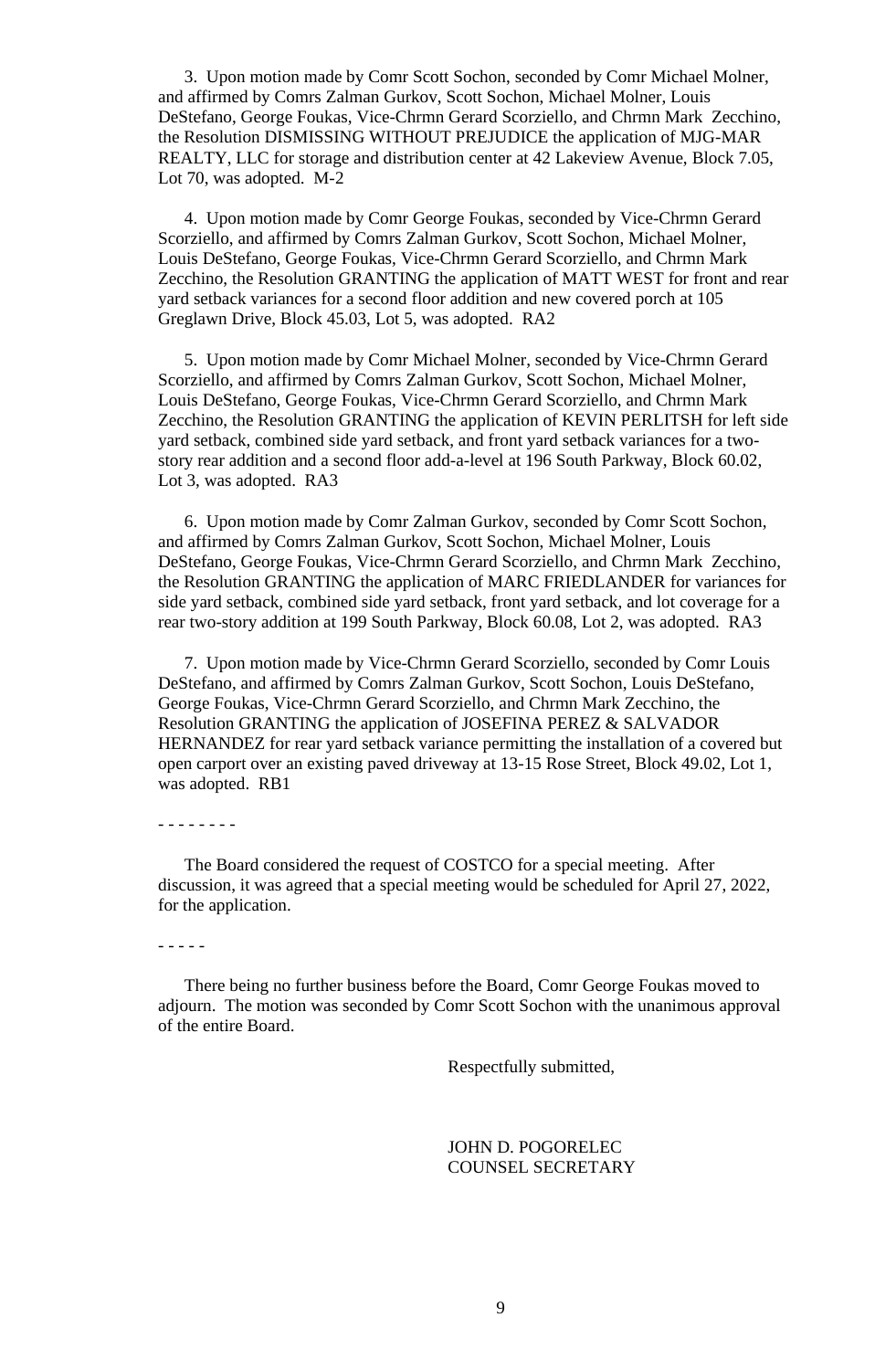## **RESOLVED by the ZONING BOARD OF ADJUSTMENT, CLIFTON, N.J., that the application of: CLIFTON IL, LLC for premises known as: 782, 784, 810 & 818 Valley Road, Block 24.01, Lots 11, 14, 15 & 18**

**be and the same is hereby: GRANTED preliminary and final site plan approval for a D(1) use variance, D(5) density variance, D(6) height variance, and bulk variances for maximum impervious lot coverage, excavation of slopes, uppermost point of a cut slope shall not be higher than the top of the nearest downhill structure or building, and parking to subdivide the property, remove buildings on Lot 14 and 15 and construct an Age 62+ senior independent living multi-family residential development with 50 units.**

Testimony concerning the aforesaid application was taken by the Board at its meetings on February 23, 2022, and March 2, 2022. Said testimony including the application and the plans and exhibits on file are incorporated herein by reference and made a part hereof.

After a review of the testimony, Comr Louis DeStefano moved to grant the application on the basis of the following Resolution:

WHEREAS, the applicant requests preliminary and final site plan approval as aforesaid to erect a 50 unit senior independent living multi-family residential development for Age 62+ at premises located at 782, 784, 810 & 818 Valley Road, Block 24.01, Lots 11, 14, 15 & 18, which premises are located in an RA1 and Steep Slope zone; and

WHEREAS, the applicant requests approval to subdivide a portion of the property owned by St. George Greek Orthodox Church and merge the subdivided portion with existing Lot 14, for the purpose of constructing a 50-unit building for independent living for Age 62 and up with proposed new parking facility; and

WHEREAS, the applicant produced testimony from its architect, Douglas J. Coleman, AIA, PP; engineer, Tung-To Lam, PE; assistant project manager, Michael F. Dwyer, LLA, RLA; traffic expert, John Harter, P.E.; planning expert, Peter Steck, PP; and the CEO of the applicant, Roger Bernier; and

WHEREAS, the Board has the benefit of reports from its experts, Gregory Associates dated July 16, 2021, revised October 18 2021; Graviano & Gillis dated January 25, 2022; and Neglia Engineering dated July 16, 2021, revised October 15, 2021; and

WHEREAS, the following objectors were present: Michael Sica, Alessia Eramo, and Ann Schenkenberg; and

WHEREAS, the Board, after hearing the testimony presented by the applicant, its experts, and the objectors, has made the following factual findings:

a. The applicant proposes a 50-unit senior citizen apartment development;

b. Pursuant to N.J.S.A. 40:55D-2(l), one of the purposes of zoning is to

encourage senior citizen community housing construction;

- c. Senior citizen housing is an inherently beneficial use;
- d. The proposal satisfies a need for senior citizen housing in the community;
- e. The proposal is consistent with and integrated with the other uses in the area;
- f. The proposal reduces the impact on the steep slope;
- g. There is adequate parking at the site, and the applicant has stipulated that there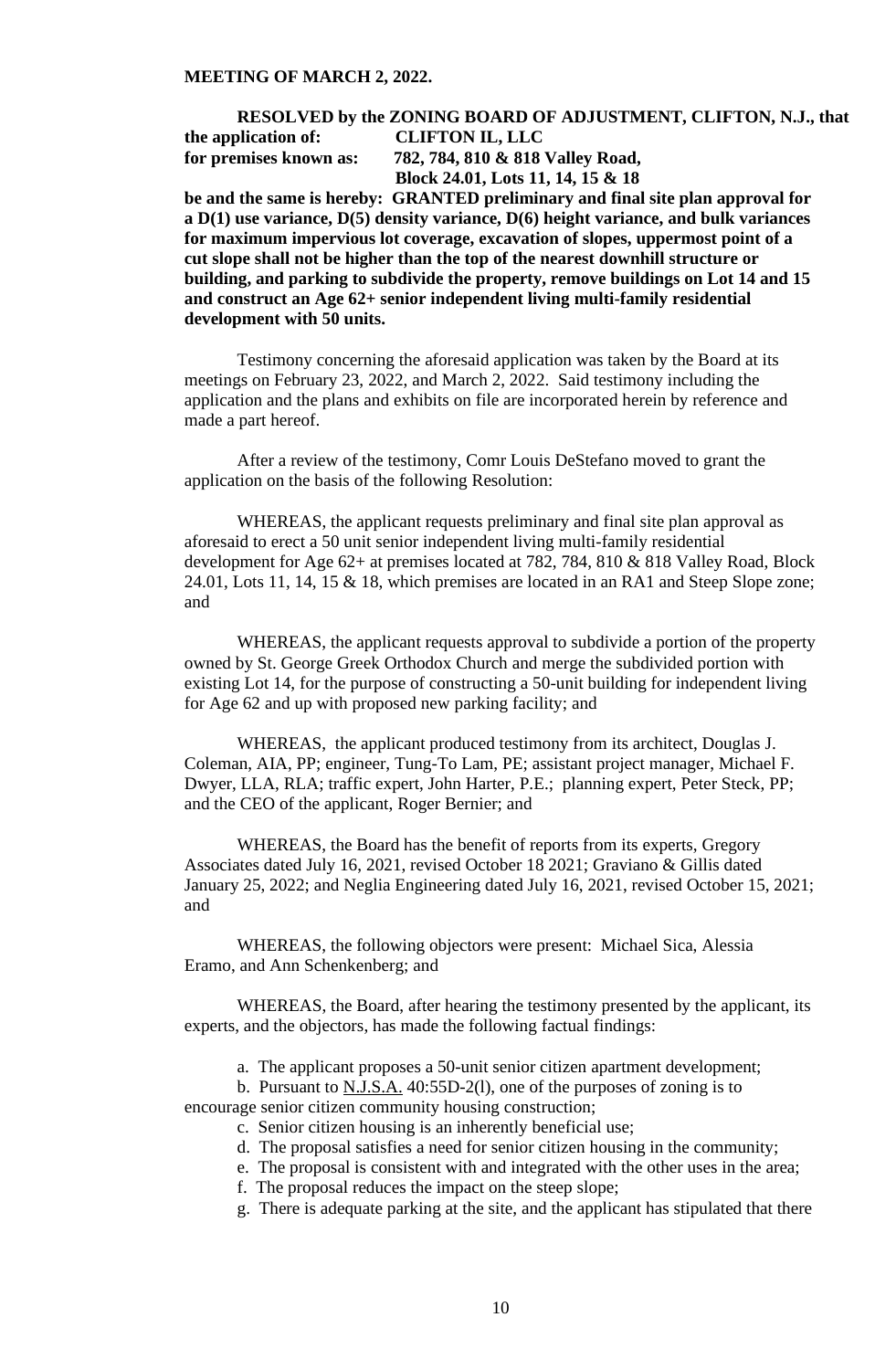will be 30 dedicated parking spaces available for the parishioners of St. George Greek Orthodox Church, and said spaces will be maintained by the applicant;

h. The proposal satisfies the positive and negative criteria required for the grant of a use variance;

i. The proposal will not have a detrimental effect on the community's environmentally sensitive areas;

j. The proposal will help to preserve the steep slope and will add significantly more plantings than the prior plan;

k. The drainage and sewer issues have been adequately addressed by the applicant's engineer and the Board's consulting engineer;

l. The proposal represents a more acceptable plan than the previous plan for 31 units which was previously granted by the Board, which approval is now eliminated;

m. The applicant has shown sufficient hardship to justify the grant of the bulk variances required;

n. The benefits of the application outweigh the detriments, if any; and

WHEREAS, the Board finds from the testimony presented that the proposal will be in accord with the intent and purpose of the master plan which encourages senior citizen housing construction as a major objective, and it will be in accord with the zone ordinance; and

WHEREAS, the Board further finds that the proposal will help promote the health, safety, and general welfare of the community be providing adequate parking and dedication of 30 parking spaces for the parishioners of St. George Greek Orthodox Church;

NOW THEREFORE, BE IT RESOLVED that the application to construct a 50 unit senior citizen apartment project at premises located at 782, 784, 810 & 818 Valley Road, Block 24.01, Lots 11, 14, 15 and 18, be and the same is hereby approved and further the subdivision to subdivide portions of Lot 15 and 18 from the existing lot and add those two sections to Lot 14 be and the same are hereby granted; and

BE IT FURTHER RESOLVED further that a D-1 use variance be and the same is hereby granted to permit the construction of the 50-unit senior citizen apartment; and

BE IT FURTHER RESOLVED that a D-5 density use variance be and the same is hereby granted where the ordinance requirement is 7 dwelling units per acre and the applicant is proposing 13.25 dwelling units per acre; and

BE IT FURTHER RESOLVED that a D-6 height use variance be and the same is hereby granted where 30 feet is permitted and applicant is proposing 41.5 feet; and

BE IT FURTHER RESOLVED that bulk variances be and the same are hereby granted for maximum impervious lot coverage (a) in the 15% slope area, 30% permitted, 47.2% proposed; (b) in the 15.1% to 25% slope area, 25% permitted, 48.8% proposed; (c) in the 25.1% to 30% slope area, 25% permitted, 25.3% proposed; (d) in the over 30% slope area 0% permitted, 2.4% proposed; and

BE IT FURTHER RESOLVED that bulk variances be and the same are hereby granted for maximum impervious coverage, 0% permitted, 12.5% proposed; Excavation in slopes in excess of 30%; Uppermost point of a cut slope higher than the top of the nearest downhill structure or building; and

BE IT FURTHER RESOLVED that bulk variances be and the same are hereby granted for the number of parking spaces as provided per RSIS, 68 spaces proposed, 79 spaces required; and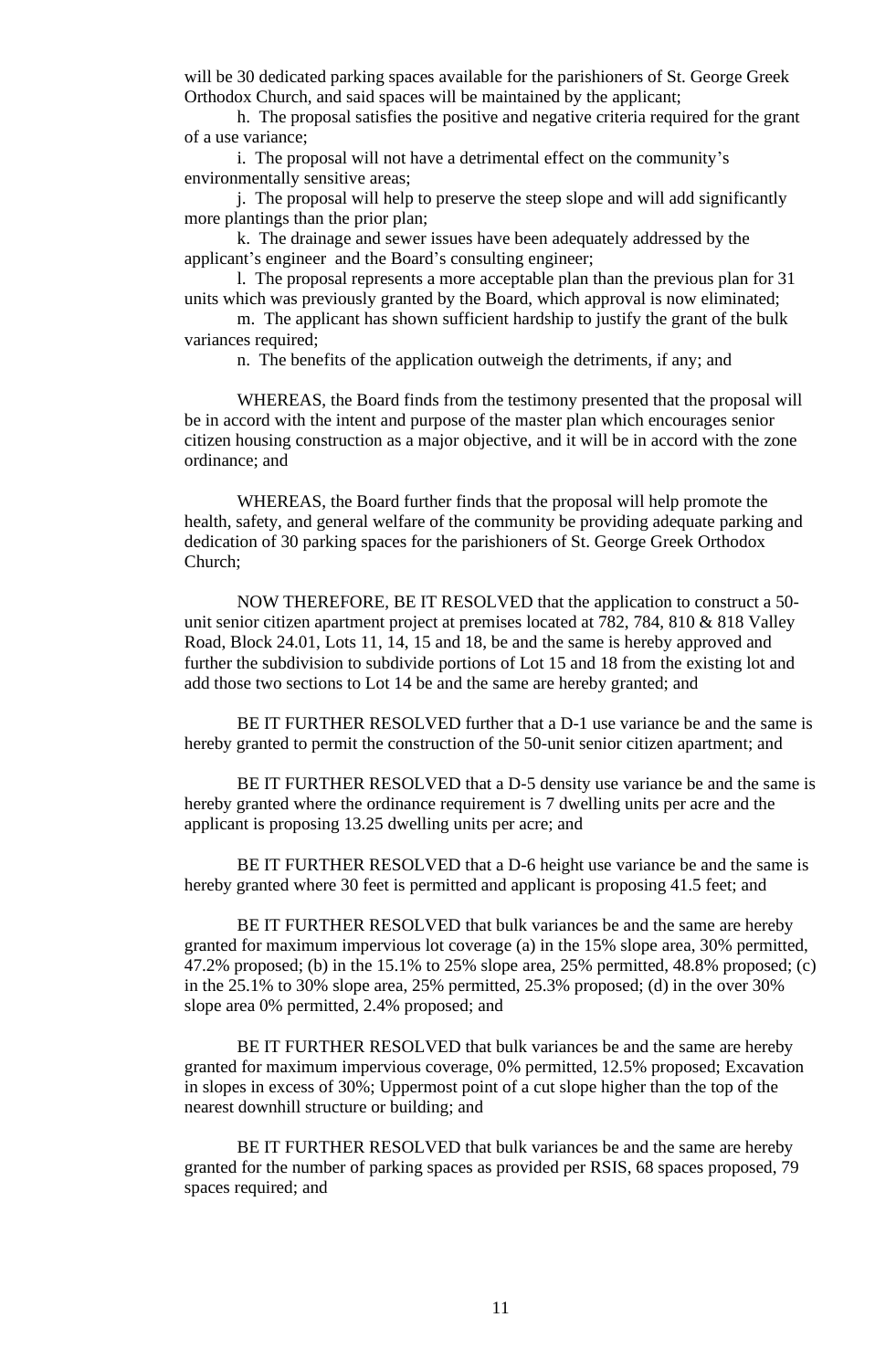BE IT FURTHER RESOLVED that the approval previously granted by the Board for 31 units adopted September 18, 2019, be and the same is hereby superseded, eliminated, and null and void;

AND FURTHER SUBJECT TO such further governmental approvals as may be required by law and subject to the following:

1. Subject to compliance with all recommendations contained in the report of Neglia Engineering Associates dated July 16, 2021, revised October 15, 2021;

2. Subject to compliance with all recommendations contained in the report of Graviano & Gillis dated January 25, 2022;

3. Subject to the applicant granting a conservation easement to the City of Clifton so that nothing can be built above it up the mountain slope;

4. Subject to Passaic County Planning Board approval; and

5. Subject to 30 dedicated parking spaces for St. George's Greek Orthodox

Church and maintenance of same by the applicant; AND further subject to the following:

**1. Compliance with the terms of Neglia Engineering Associates report for the above-referenced project.**

**2. Submission to Neglia Engineering Associates of all necessary easements and/or cross-access agreements for review and approval by the Board Attorney and the City Engineer prior to filing of same.**

**3. Entering into a Developer's Agreement with the City of Clifton and payment of a site performance bond to the City of Clifton.**

**4. Submission of a site inspection escrow deposit for engineering inspection fees and safety and stabilization bond/guarantee in amounts to be determined by the Board Engineer.**

**5. Payment of all water and sewer connection fees to the Passaic Valley Water Commission and/or the Passaic Valley Sewer Commission, if necessary.**

**6. Issuance of a road opening permit from the County of Passaic or the Clifton City Engineer, if required.**

**7. Compliance with the terms of Gregory Associates, LLC report for the above project.**

**8. Shall maintain adequate escrow funds for all anticipated post-approval reviews.**

**9. Payment of any other fees due to the City of Clifton related to development or use of this project.**

**10. Payment of any outstanding taxes due and any outstanding fees to the City of Clifton.**

**11. Passaic County Planning Board approval or waiver.**

**12. Hudson Essex Passaic Soil Conservation District approval or waiver.**

**13. Submittal of approval or waiver of same from any additional agency having jurisdiction, including all applicable City, County, State, and Federal Laws, Ordinances, Regulations, and Directives, including without limitations the requirements of the City Engineering Department, City Fire Official, City Police Department, City Construction Code Official, City Board of Health, City Zoning Officer, and any other governmental authority.**

**14. Submission of engineering site plan to comply with any changes required by the Planning or Engineering letters or plan amendments offered or required at the time of hearing.**

**15. Submission of architectural plans to comply with any changes required by the Planning or Engineering letters or plan amendments offered or required at the time of the hearing.**

**16. All sewerage, utilities, and other site improvements to be installed and maintained by the applicant at its sole expense.**

**17. All utilities to be constructed underground.**

**18. All temporary encroachments into the public right-of-way shall require City Council approval.**

**19. All construction staging shall be done on-site, unless an encroachment for same into the public right-of-way shall be approved by City Council.**

**20. Replacement of damaged streets, curbs, and sidewalks as per the direction of the City Engineer and/or Board Engineer.**

**21. All oral representations made to the Board by applicant, counsel for applicant or applicant's witnesses, not specifically contained herein, but incorporated by consent of applicant.**

**22. Shall, upon final determination of the building and building footprint, submit to the City Tax Assessor, floor plans, elevations and estimated construction costs of the building. These materials will be utilized to determine the applicable COAH residential or non-residential fee. Fee certification forms shall be completed by the applicant or its assignees and the Tax Assessor prior to submitting for a building permit.**

**23. Building permit applications shall only be submitted upon receipt of all required approvals/waivers. All building permit applications shall be accompanied by the Board Resolution of approval and with documentation that all conditions of approval have been satisfied. No permits are to issue unless and until the final sealed plans reflecting any changes or amendments have been submitted and approved. The Zoning Board shall retain jurisdiction to reconsider, revise, modify, add, and vary the terms of any conditions herein imposed upon any use variance, variances, and/or site plan granted herein.**

**24. This Resolution, if not acted upon (obtain building permit) within one (1) year of the date of adoption of this Resolution, shall become null and void; except where such variance or conditional use approval is granted in connection with site plan or subdivision approval, in which case the time limit shall be three (3) years from the date the resolution approving the variance or conditional use is adopted.**

**Resolution moved by: Comr LOUIS DE STEFANO. Seconded by: Comr MICHAEL MOLNER. Affirmed by: Comrs Uri Jaskiel, George Silva, Scott Sochon, Michael Molner, Louis DeStefano, Vice-Chrmn Gerard Scorziello, and Chrmn Mark Zecchino.**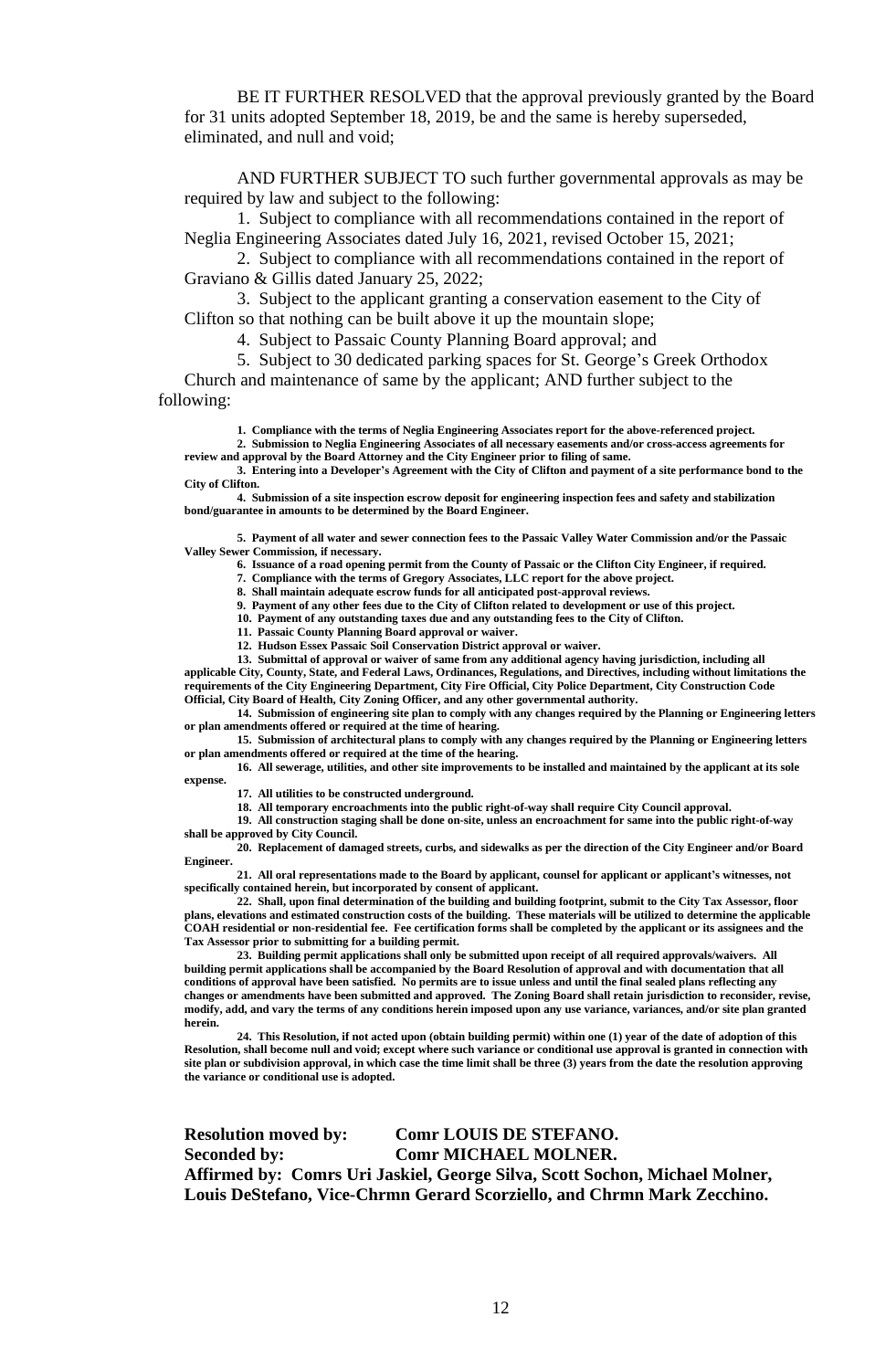# **RESOLVED by the ZONING BOARD OF ADJUSTMENT, CLIFTON, N.J., that the application of: YEVGENIY KANTOR for premises known as: 18 Ellsworth Street, Block 43.23, Lot 8.02 be and the same is hereby: DENIED a left side yard setback variance and combined side yard setback variance for a 10-foot-wide, second floor balcony on the left side of the dwelling.**

Testimony concerning the aforesaid application was taken by the Board at its meeting on March 2, 2022. Said testimony including the application and the plans and exhibits on file are incorporated herein by reference and made a part hereof.

After a review of the testimony, Vice-Chrmn Gerard Scorziello moved to deny the application on the basis of the following Resolution:

WHEREAS, the applicant requests variance approval to erect a 10-foot-wide, second floor balcony on the left side of the dwelling at premises located at 18 Ellsworth Street, Block 43.23, Lot 8.02, which premises are located in an RB1 zone; and

WHEREAS, the Board, after hearing the testimony presented by the applicants and the objectors, has made the following factual findings:

a. The applicants propose to build a 10-foot-wide second floor deck on the left side of the dwelling;

b. The left side yard setback requirement is 6 feet, and the applicant proposes 2 feet;

c. Combined side yard setback variance is required where 16 feet is required, and the applicant proposes 9 feet;

d. Based upon the testimony presented by the objectors, the distance from the second floor balcony to the objectors' sideline is 2 feet, which is too close to the objectors' premises and violates their privacy and safety;

e. The applicant has shown no hardship to justify the grant of the variances requested;

f. The detriments of the application outweigh the benefits, if any; and

WHEREAS, the Board finds from the testimony presented that the proposal will not be in accord with the intent and purpose of the master plan and the zone ordinance due to the close proximity to the abutting neighbors' property; and

WHEREAS, the Board further finds that there has been testimony presented to show that the proposal will be detrimental to the health, safety, and general welfare of the neighborhood;

NOW THEREFORE, BE IT RESOLVED that the application to build a 10-footwide second floor balcony on the left side of the home at premises located at 18 Ellsworth Street, Block 43.23, Lot 8.02, be and the same is hereby disapproved and the variances for left side yard setback and combined side yard setbacks be and the same are hereby denied.

**Resolution moved by: Comr VICE-CHRMN GERARD SCORZIELLO. Seconded by: Comr MICHAEL MOLNER. Affirmed by: Comrs Scott Sochon, Michael Molner, Louis DeStefano, Vice-Chrmn Gerard Scorziello, and Chrmn Mark Zecchino.**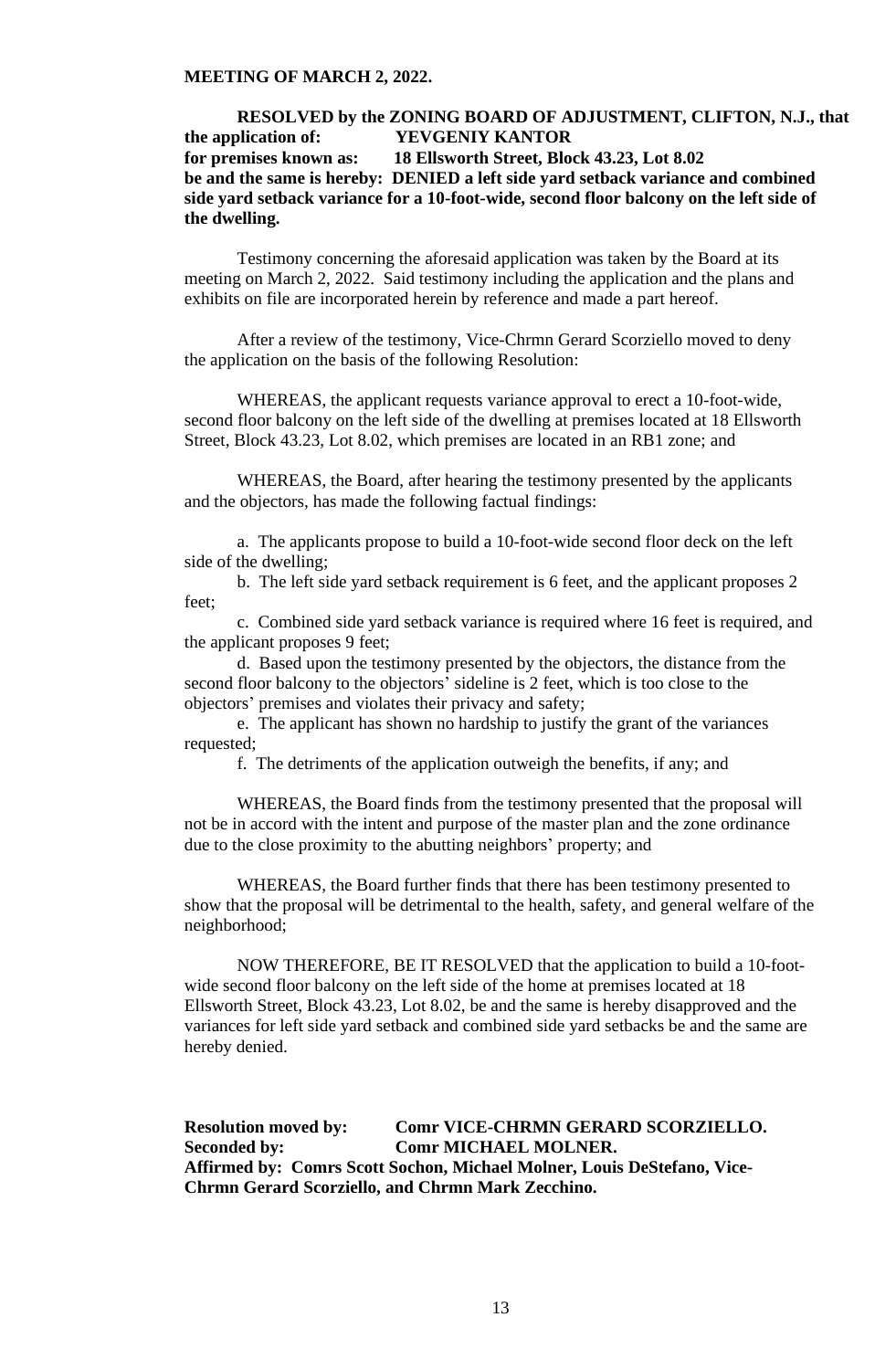# **RESOLVED by the ZONING BOARD OF ADJUSTMENT, CLIFTON, N.J., that the application of: BARBARA QUINTANA & IVAN ENRIQUEZ for premises known as: 19-21 Lambert Avenue, Block 22.06, Lot 30 be and the same is hereby: GRANTED front yard setback variance to extend front porch and relocate front door.**

Testimony concerning the aforesaid application was taken by the Board at its meeting on March 2, 2022. Said testimony including the application and the plans and exhibits on file are incorporated herein by reference and made a part hereof.

After a review of the testimony, Comr George Foukas moved to grant the application on the basis of the following Resolution:

WHEREAS, the applicant requests variance approval to extend the front porch and relocate the front door at premises located at 19-21 Lambert Avenue, Block 22.06, Lot 30, which premises are located in an RB2 zone; and

WHEREAS, the Board, after hearing the testimony presented by the applicant, has made the following factual findings:

a. The applicant proposes to extend the front porch and relocate the front door at the subject premises;

b. The front yard setback requirement is 25 feet, and the applicant is proposing 8.2 feet;

c. The homes on the left and the right have similar setbacks;

d. Approximately 90 percent of the homes in the neighborhood have similar setbacks;

e. The applicant has shown sufficient hardship to justify the grant of the variance requested;

f. The benefits of the application outweigh the detriments, if any; and

WHEREAS, the Board finds from the testimony presented that the proposal will be in accord with the intent and purpose of the master plan and the zone ordinance; and

WHEREAS, the Board further finds that there has been no testimony presented to show that the proposal will be detrimental to the health, safety, and general welfare of the neighborhood;

NOW THEREFORE, BE IT RESOLVED that the application to extend the front porch and relocate the front door at premises located at 19-21 Lambert Avenue, Block 22.06, Lot 30, be and the same is hereby approved and the front yard setback variance be and the same is hereby granted subject to such further governmental approvals as may be required by law and subject to the following:

**1. Compliance with the terms of Neglia Engineering Associates report for the above-referenced project.**

**2. Submission to Neglia Engineering Associates of all necessary easements and/or cross-access agreements for review and approval by the Board Attorney and the City Engineer prior to filing of same.**

**3. Entering into a Developer's Agreement with the City of Clifton and payment of a site performance bond to the City of Clifton.**

**4. Submission of a site inspection escrow deposit for engineering inspection fees and safety and stabilization bond/guarantee in amounts to be determined by the Board Engineer.**

**5. Payment of all water and sewer connection fees to the Passaic Valley Water Commission and/or the Passaic Valley Sewer Commission, if necessary.**

**6. Issuance of a road opening permit from the County of Passaic or the Clifton City Engineer, if required.**

**7. Compliance with the terms of Gregory Associates, LLC report for the above project.**

**8. Shall maintain adequate escrow funds for all anticipated post-approval reviews.**

**9. Payment of any other fees due to the City of Clifton related to development or use of this project. 10. Payment of any outstanding taxes due and any outstanding fees to the City of Clifton.**

**11. Passaic County Planning Board approval or waiver.**

**12. Hudson Essex Passaic Soil Conservation District approval or waiver.**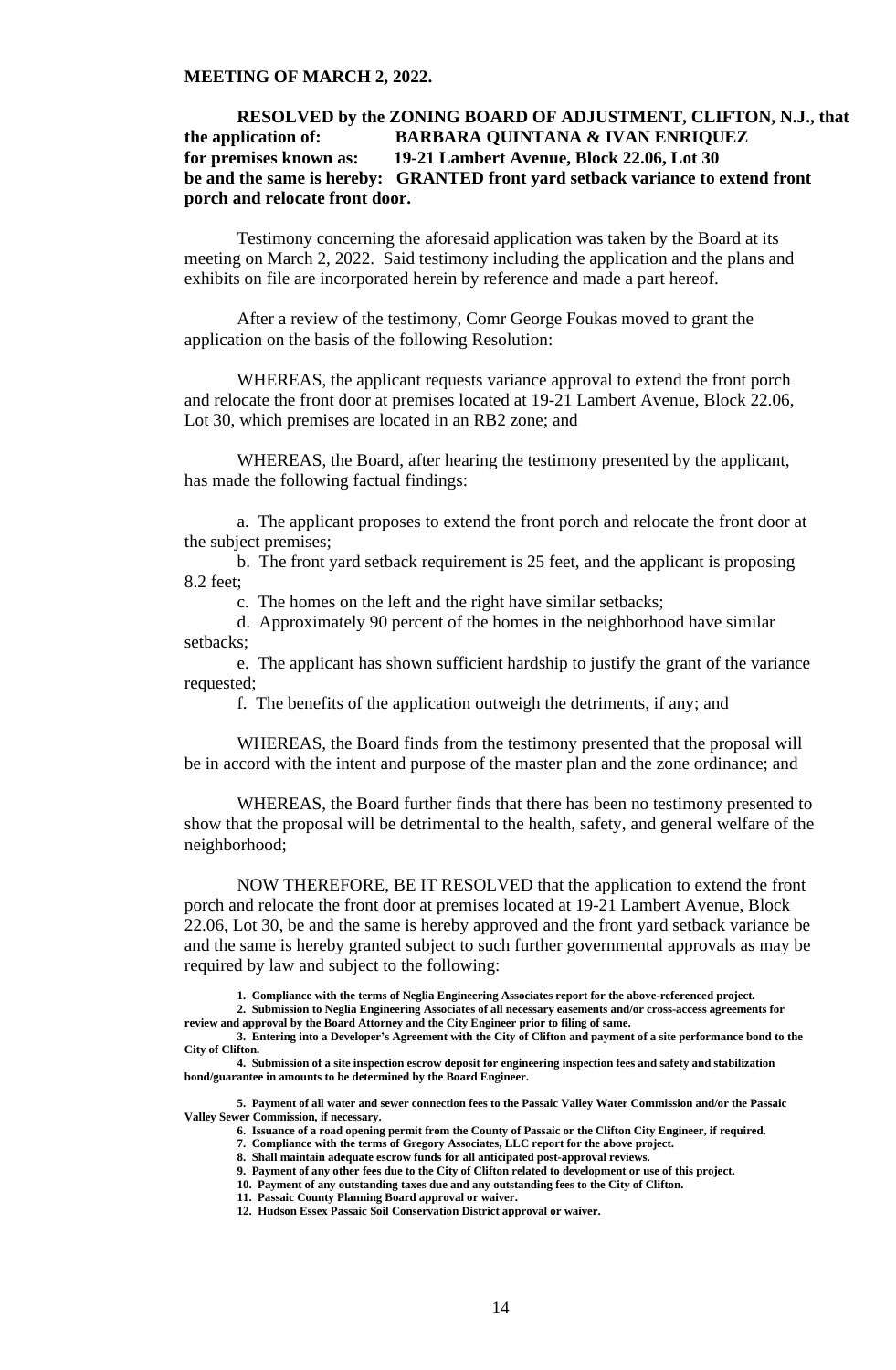**13. Submittal of approval or waiver of same from any additional agency having jurisdiction, including all applicable City, County, State, and Federal Laws, Ordinances, Regulations, and Directives, including without limitations the requirements of the City Engineering Department, City Fire Official, City Police Department, City Construction Code Official, City Board of Health, City Zoning Officer, and any other governmental authority.**

**14. Submission of engineering site plan to comply with any changes required by the Planning or Engineering letters or plan amendments offered or required at the time of hearing.**

**15. Submission of architectural plans to comply with any changes required by the Planning or Engineering letters or plan amendments offered or required at the time of the hearing.**

**16. All sewerage, utilities, and other site improvements to be installed and maintained by the applicant at its sole expense.**

**17. All utilities to be constructed underground.**

**18. All temporary encroachments into the public right-of-way shall require City Council approval.**

**19. All construction staging shall be done on-site, unless an encroachment for same into the public right-of-way** 

**shall be approved by City Council. 20. Replacement of damaged streets, curbs, and sidewalks as per the direction of the City Engineer and/or Board Engineer.**

**21. All oral representations made to the Board by applicant, counsel for applicant or applicant's witnesses, not specifically contained herein, but incorporated by consent of applicant.**

**22. Shall, upon final determination of the building and building footprint, submit to the City Tax Assessor, floor plans, elevations and estimated construction costs of the building. These materials will be utilized to determine the applicable COAH residential or non-residential fee. Fee certification forms shall be completed by the applicant or its assignees and the Tax Assessor prior to submitting for a building permit.**

**23. Building permit applications shall only be submitted upon receipt of all required approvals/waivers. All building permit applications shall be accompanied by the Board Resolution of approval and with documentation that all conditions of approval have been satisfied. No permits are to issue unless and until the final sealed plans reflecting any changes or amendments have been submitted and approved. The Zoning Board shall retain jurisdiction to reconsider, revise, modify, add, and vary the terms of any conditions herein imposed upon any use variance, variances, and/or site plan granted herein.**

**24. This Resolution, if not acted upon (obtain building permit) within one (1) year of the date of adoption of this Resolution, shall become null and void; except where such variance or conditional use approval is granted in connection with site plan or subdivision approval, in which case the time limit shall be three (3) years from the date the resolution approving the variance or conditional use is adopted.**

**Resolution moved by: Comr GEORGE FOUKAS. Seconded by: Comr SCOTT SOCHON. Affirmed by: Comrs Zalman Gurkov, Scott Sochon, Michael Molner, Louis DeStefano, George Foukas, Vice-Chrmn Gerard Scorziello, and Chrmn Mark Zecchino.**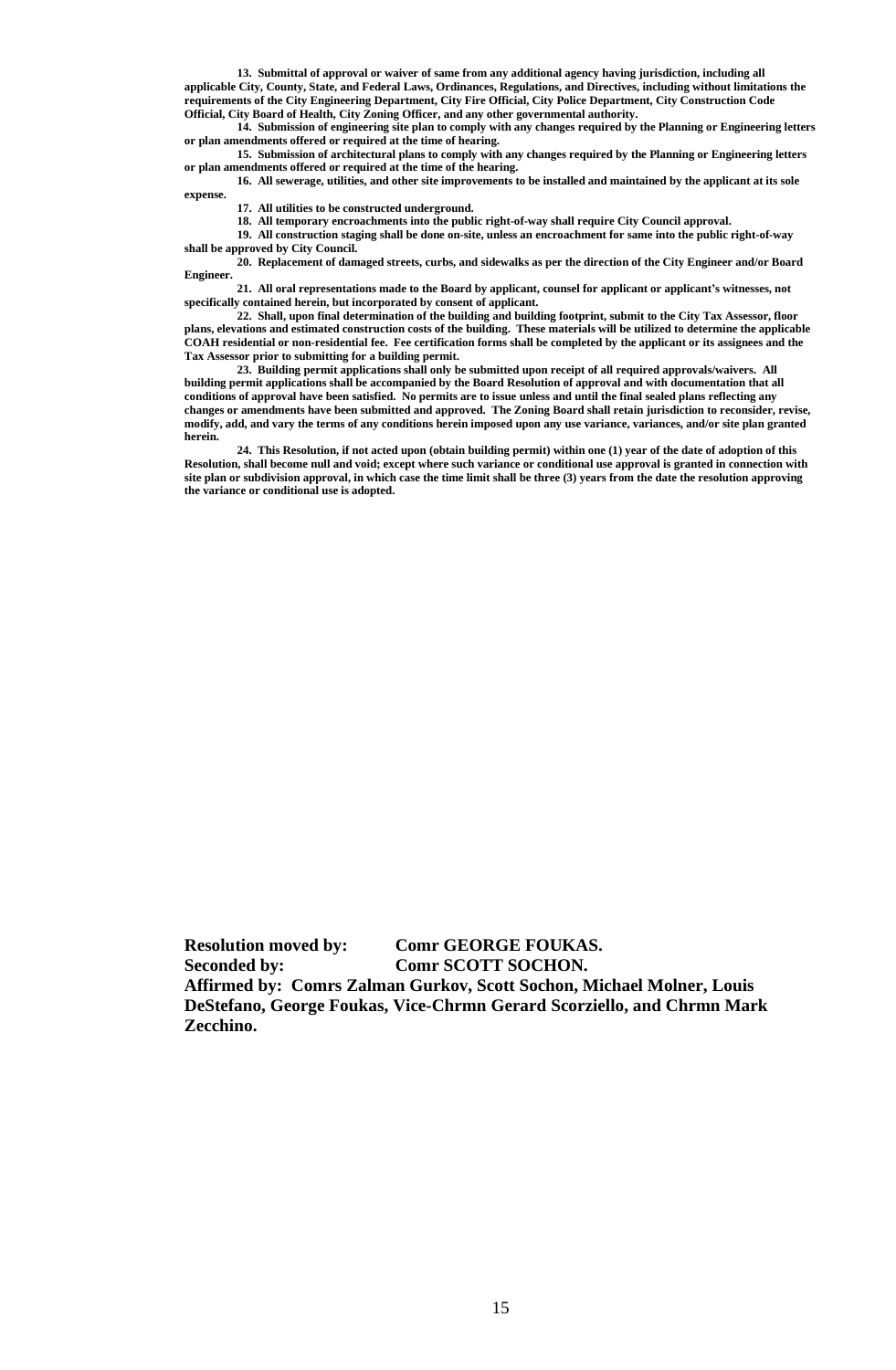# **RESOLVED by the ZONING BOARD OF ADJUSTMENT, CLIFTON, N.J., that the application of: JIM BEIRNE for premises known as: 35 Englewood Road, Block 68.11, Lot 18 be and the same is hereby: DISMISSED WITHOUT PREJUDICE due to defective notice.**

THIS MATTER, coming on for hearing before the Board; and the Board has determined that the notice is defective; thereupon, this matter

BE AND THE SAME is hereby dismissed without prejudice.

**Resolution moved by: Comr SCOTT SOCHON. Seconded by: Comr VICE-CHRMN GERARD SCORZIELLO. Affirmed by: Comrs Zalman Gurkov, Scott Sochon, Michael Molner, Louis DeStefano, George Foukas, Vice-Chrmn Gerard Scorziello, and Chrmn Mark Zecchino.**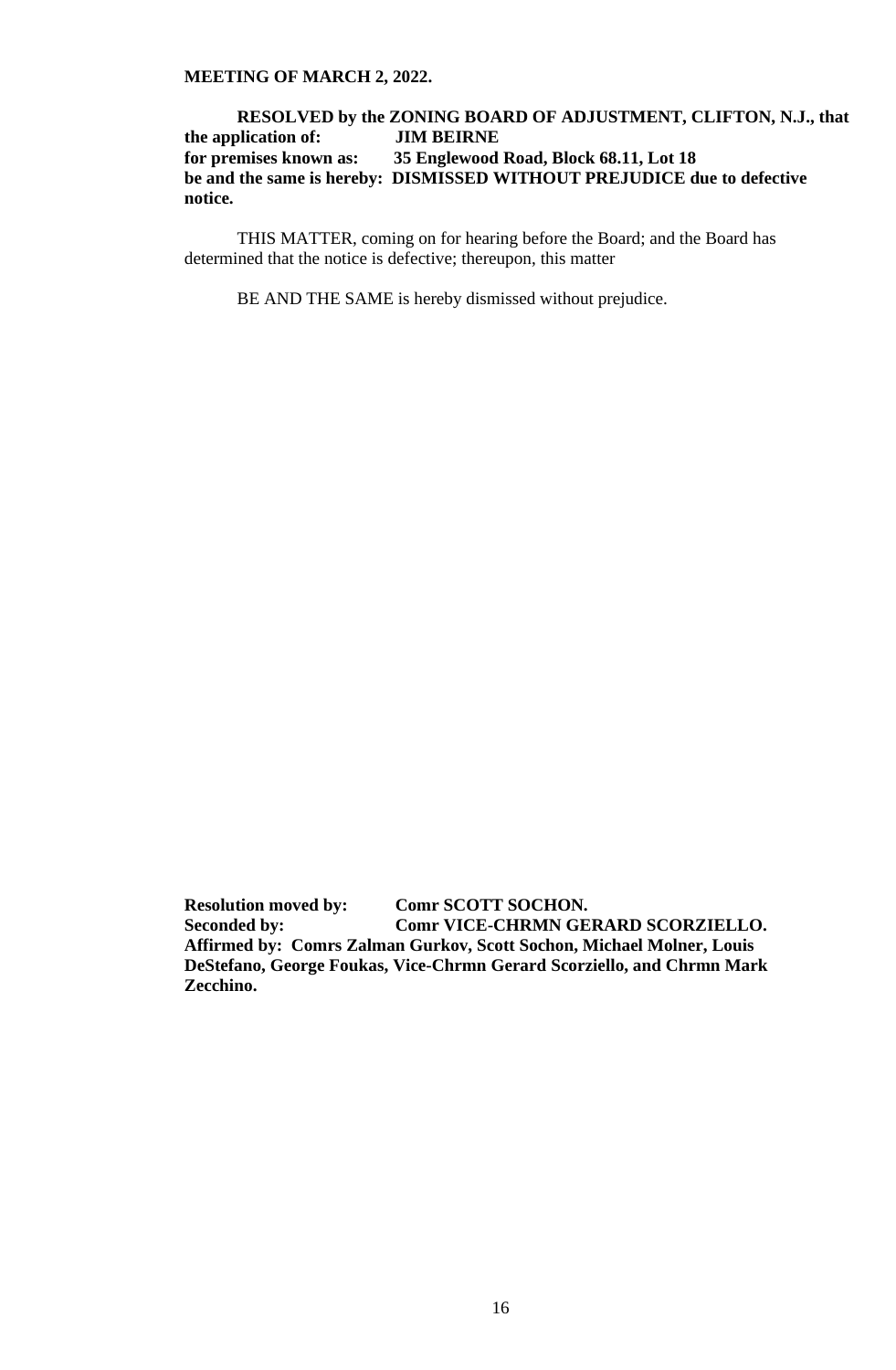# **RESOLVED by the ZONING BOARD OF ADJUSTMENT, CLIFTON, N.J., that the application of: ERIKA RYBACK for premises known as: 37 Jani Court, Block 39.05, Lot 39 be and the same is hereby: DENIED a use variance for an oven in the basement.**

Testimony concerning the aforesaid application was taken by the Board at its meeting on March 2, 2022. Said testimony including the application and the plans and exhibits on file are incorporated herein by reference and made a part hereof.

After a review of the testimony, Vice-Chrmn Gerard Scorziello moved to deny the application on the basis of the following Resolution:

WHEREAS, the applicant requests use variance to place an oven in the basement of a home at premises located at 37 Jani Court, Block 39.05, Lot 39, which premises are located in an RA2 zone; and

WHEREAS, the Board, after hearing the testimony presented by the applicant, has made the following factual findings:

a. The applicant proposes to place an oven in the basement of her home;

b. The Ordinance permits one kitchen for a dwelling unit;

c. The applicant has shown no hardship to justify the grant of the variance requested;

d. The detriments of the application outweigh the benefits, if any;

WHEREAS, the Board finds from the testimony presented that the proposal will not be in accord with the intent and purpose of the master plan and the zone ordinance; and

WHEREAS, the Board further finds that the proposal will be detrimental to the health, safety, and general welfare of the neighborhood;

NOW THEREFORE, BE IT RESOLVED that the application to install an oven in the basement at premises located at 37 Jani Court, Block 39.05, Lot 39, be and the same is hereby disapproved and the use variance be and the same is hereby denied.

**Resolution moved by: Comr VICE-CHRMN GERARD SCORZIELLO. Seconded by: Comr GEORGE FOUKAS. Affirmed by: Comrs Zalman Gurkov, Scott Sochon, Michael Molner, Louis DeStefano, George Foukas, Vice-Chrmn Gerard Scorziello, and Chrmn Mark Zecchino.**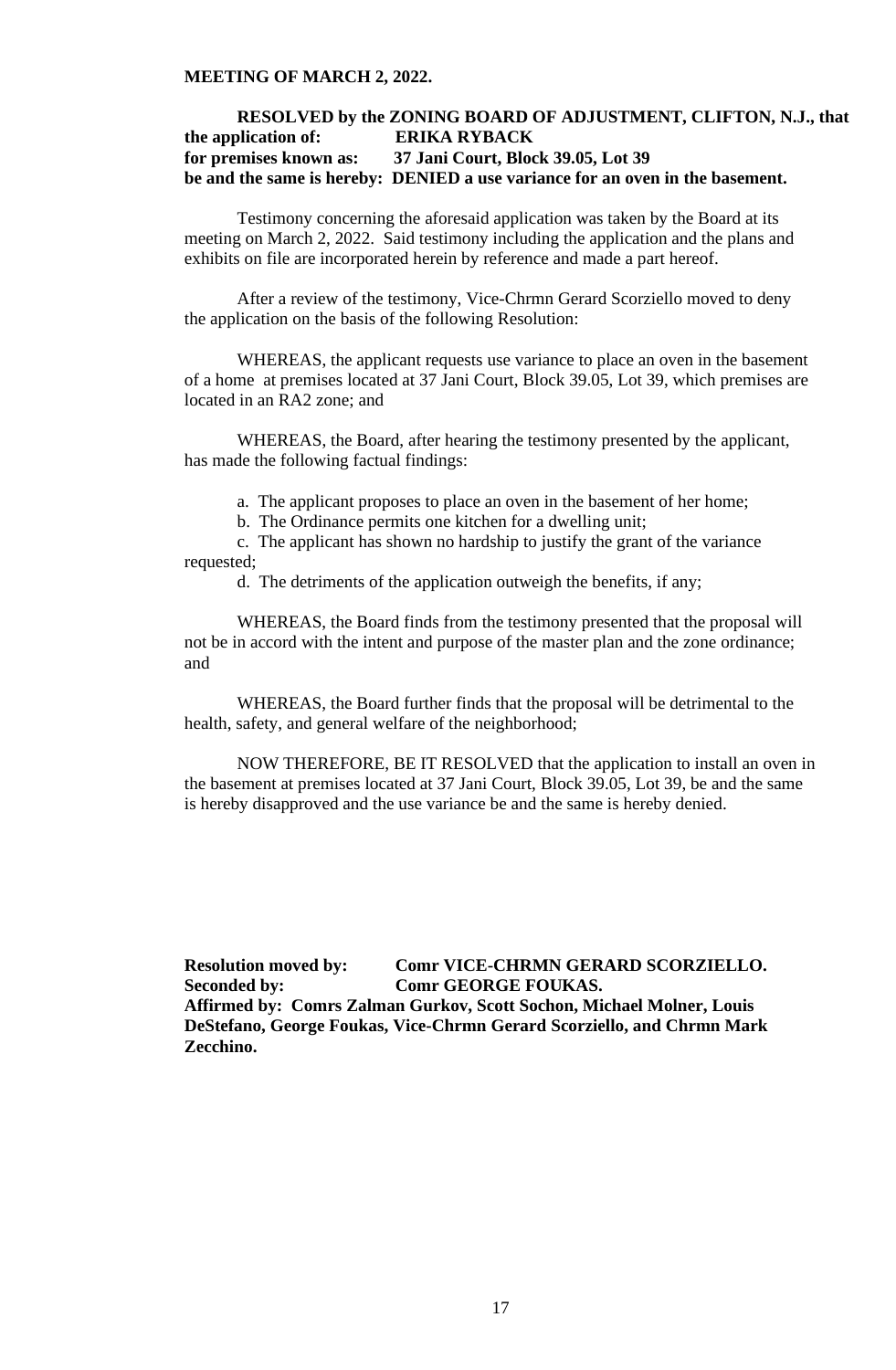# **RESOLVED by the ZONING BOARD OF ADJUSTMENT, CLIFTON, N.J., that the application of: MESIVTA OF CLIFTON, INC. for premises known as: 369 Delawanna Avenue, Block 72.01, Lot 8 be and the same is hereby: DISMISSED WITHOUT PREJUDICE.**

THIS MATTER, coming on for hearing before the Board; and the Board has determined that the notice is defective; thereupon, this matter

BE AND THE SAME is hereby dismissed without prejudice.

**Resolution moved by: Comr MICHAEL MOLNER. Seconded by: Comr SCOTT SOCHON. Affirmed by: Comrs Zalman Gurkov, Scott Sochon, Michael Molner, Louis DeStefano, George Foukas, Vice-Chrmn Gerard Scorziello, and Chrmn Mark Zecchino.**